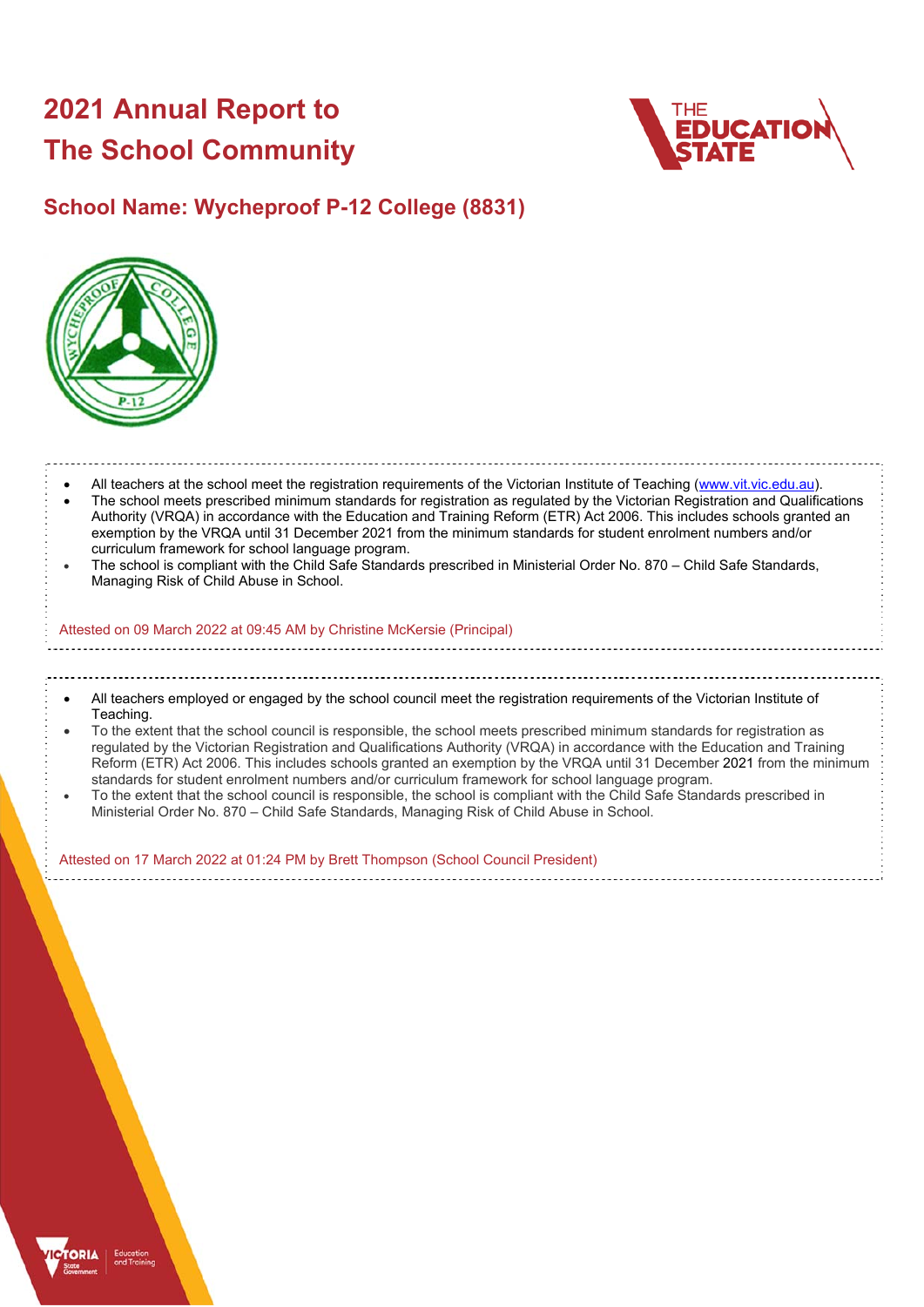

## How to read the Annual Report

## What does the *'About Our School'* commentary section of this report refer to?

The 'About our school' commentary provides a brief background on the school, an outline of the school's performance over the year and future directions.

The 'School Context' describes the school's vision, values and purpose. Details include the school's geographic location, size and structure, social characteristics, enrolment characteristics and special programs.

The 'Framework for Improving Student Outcomes (FISO)' section includes the improvement initiatives the school has selected and the progress they have made towards achieving them through the implementation of their School Strategic Plan and Annual Implementation Plan.

## What does the *'Performance Summary'* section of this report refer to?

#### The Performance Summary includes the following:

#### **School Profile**

- student enrolment information
- the school's 'Student Family Occupation and Education' category
- a summary of parent responses in the Parent Opinion Survey, shown against the statewide average for P-12 schools
- school staff responses in the area of School Climate in the School Staff Survey, shown against the statewide average for P-12 schools

#### **Achievement**

- English and Mathematics for Teacher Judgements against the curriculum
- English and Mathematics for National Literacy and Numeracy tests (NAPLAN)
- all subjects for Victorian Certificate of Education (VCE) examinations

#### **Engagement**

Student attendance and engagement at school, including:

- how many Year 7 students remain at the school through to Year 10
- how many exiting students go on to further studies or full-time work

#### **Wellbeing**

Student responses to two areas in the Student Attitudes to School Survey:

- Sense of Connectedness
- Management of Bullying

Results are displayed for the latest year and the average of the last four years (where available). As NAPLAN tests were not conducted in 2020, the NAPLAN 4-year average is the average of 2018, 2019 and 2021 data in the 2021 Performance Summary.

### Considering COVID-19 when interpreting the Performance Summary

The Victorian community's experience of COVID-19, including remote and flexible learning, had a significant impact on normal school operations in 2020 and 2021. This impacted the conduct of assessments and surveys. Readers should be aware of this when interpreting the Performance Summary.

For example, in 2020 and 2021 school-based surveys ran under changed circumstances, and NAPLAN was not conducted in 2020. Absence and attendance data during this period may have been influenced by local processes and procedures adopted in response to remote and flexible learning.

Schools should keep this in mind when using this data for planning and evaluation purposes.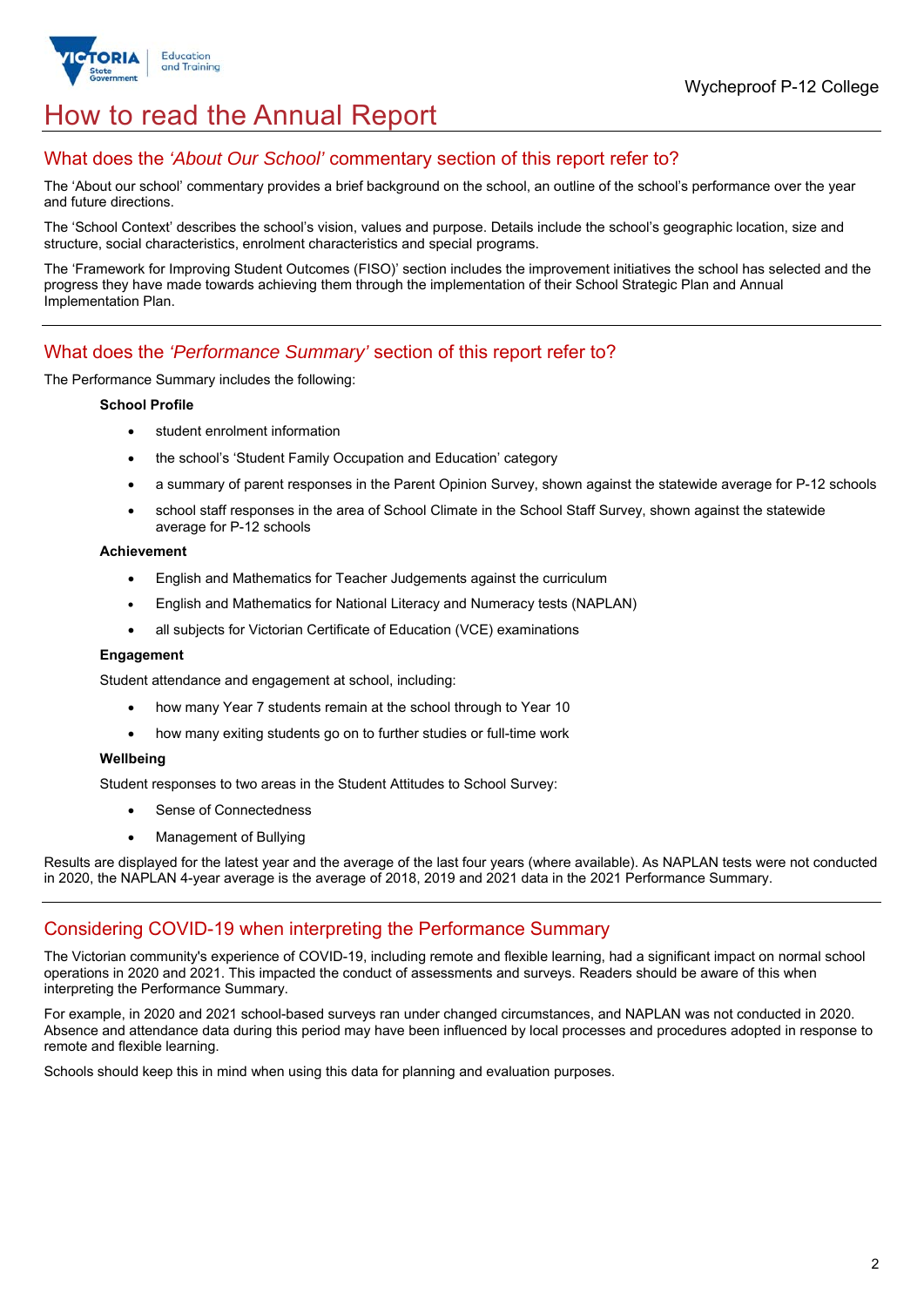

## How to read the Annual Report (continued)

#### What do *'Similar Schools'* refer to?

Similar Schools are a group of Victorian government schools with similar characteristics to the school.

This grouping of schools has been created by comparing each school's socio-economic background of students, the number of non-English speaking students and the school's size and location.

## What does *'NDP'* or '*NDA*' mean?

'NDP' refers to no data being published for privacy reasons or where there are insufficient underlying data. For example, very low numbers of participants or characteristics that may lead to identification will result in an 'NDP' label.

'NDA' refers to no data being available. Some schools have no data for particular measures due to low enrolments. There may be no students enrolled in some year levels, so school comparisons are not possible.

Note that new schools only have the latest year of data and no comparative data from previous years. The Department also recognises unique circumstances in Specialist, Select Entry, English Language, Community Schools and schools that changed school type recently, where school-to-school comparisons are not appropriate.

## What is the *'Victorian Curriculum'*?

The Victorian Curriculum F–10 sets out what every student should learn during his or her first eleven years of schooling. The curriculum is the common set of knowledge and skills required by students for life-long learning, social development and active and informed citizenship.

The Victorian Curriculum is assessed through teacher judgements of student achievement based on classroom learning.

The curriculum has been developed to ensure that school subjects and their achievement standards enable continuous learning for all students, including students with disabilities.

The 'Towards Foundation Level Victorian Curriculum' is integrated directly into the curriculum and is referred to as 'Levels A to D'.

'Levels A to D' may be used for students with disabilities or students who may have additional learning needs. These levels are not associated with any set age or year level that links chronological age to cognitive progress (i.e., there is no age expected standard of achievement for 'Levels A to D').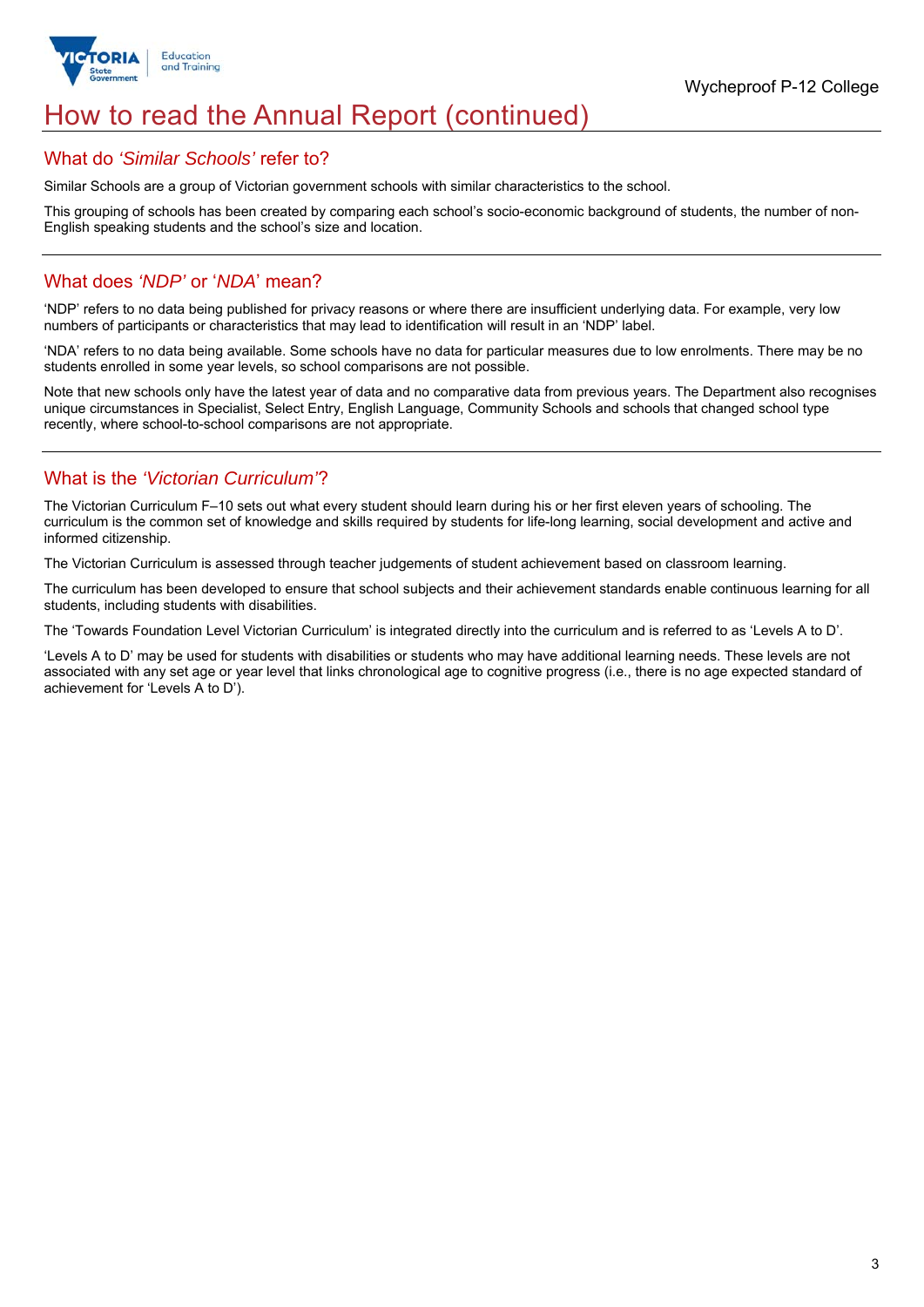

## **About Our School**

## School context

At Wycheproof P-12 College an engaging and diverse education is provided to students from Prep to Year 12 through immersing students in a broad range of educational and cultural activities and the setting of high academic standards. In 2021, Wycheproof P12 College had a total enrolment of 101 students (52 female and 49 male). The school's 'Student Family Occupation and Education' category was 'Low-Medium' and the 'School percent endorsement' (based on parent responses) was 66.0% compared to a State average of 74.2%. 'School Climate' (based on staff responses) was 81.6% compared to a State average (P-12 schools) of 57.8%. College structure includes three levels of schooling: Early, Middle and Later Years with a strong focus on literacy and numeracy. In the Middle Years engaging programs and attractive facilities enhance creative learning spaces. From Year 11, students are offered a choice of pathways that includes VCE, VCAL or VET. At Wycheproof P -12 College there are high expectations of students. Students are expected to be well-mannered, hard-working and proactive. Advantage is taken of the Prep to Year 12 structure by offering a broad curriculum, individual learning programs, and sharing of staff expertise across all year levels. Wycheproof P-12 College has impressive facilities and programs including a large sporting complex, spacious grounds, specialist rooms, a comprehensive instrumental music program, an ICT rich curriculum and a range of technology based subjects. In 2021, the school had no overseas students or Aboriginal and Torres Strait Islander staff. The school had a Principal and an Assistant Principal (EFT: 1.90) and many teaching staff were part-time (EFT – CT2 – 6.20 and CT1 – 5.40) and eleven Education Support Class employees (EFT – 5.10).

## Framework for Improving Student Outcomes (FISO)

In 2021, school goals and actions aligned with the FISO priority 'Excellence in teaching and learning' ('Evaluating impact on learning'). The Key Improvement Strategy for the 'Learning, catch-up and extension priority' was to trial new literacy and numeracy interventions to teach a differentiated curriculum that targeted each students' point of learning. Staff professional learning was delivered throughout the year (on dyslexia, dysgraphia and dyscalculia) and strategies to improve student reading and numeracy outcomes were the regular focus of various staff meetings. Professional Learning Communities (PLC) training was undertaken during the year by school leadership with the aim of introducing the PLC cycle across the school in 2022. School actions to support the 'Happy, active and healthy kids priority' included encouraging student voice and leadership whereby students actively contributed to their own learning, whole school and community initiatives. Student voce continued to be a school focus for action to align with the school's Strategic Plan goal of high levels of student empathy, self-esteem and thriving. During the remote learning phases that took place during 2021, teaching staff used Google Classroom to connect with students. Those students who could not learn from home (and instead came into school) found the extra support and advice by a classroom teacher helpful.

### Achievement

Student achievement in 2021 was both a measure of 'teacher judgement' and NAPLAN testing. The Teacher judgement of student achievement (Years Prep to 6 students) for English was 88.9%, higher than the State average of 86.2% and also for Mathematics 80.9% compared to the State average of 84.9%. The Teacher judgement of student achievement (Years 7 to 10 students) for English was 65.9%, lower than the State average of 75.8% and also for Mathematics 28.6% compared to the State average of 65.4%. NAPLAN Reading results for students attending Wycheproof P-12 College were higher when compared to State averages, Year 3 (80.0% - Wycheproof, State- 76.9%), Year 7 (66.7% - Wycheproof, State – 55.2%) and Year 9 (44.4% - Wycheproof, State – 43.9%). Year 5 NAPLAN Reading results for Wycheproof P-12 College students were lower when compared to State averages (66.7% - Wycheproof, State – 70.4%). NAPLAN Numeracy results for students attending Wycheproof P-12 College were higher when compared to State averages, Year 3 (80.0% - Wycheproof, State- 67.6%) and in Year 7 (81.8% - Wycheproof, State – 55.2%). Year 5 NAPLAN Numeracy results for Wycheproof P-12 College students were lower when compared to State averages (50.0% - Wycheproof, State – 61.6%) and Year 9 (44.4% - Wycheproof, State – 45.0%). Pleasing (high) NAPLAN Learning Gain (2019 to 2021) was made in Year 3 to Year 5 (Writing – 29%, Spelling – 33%, Grammar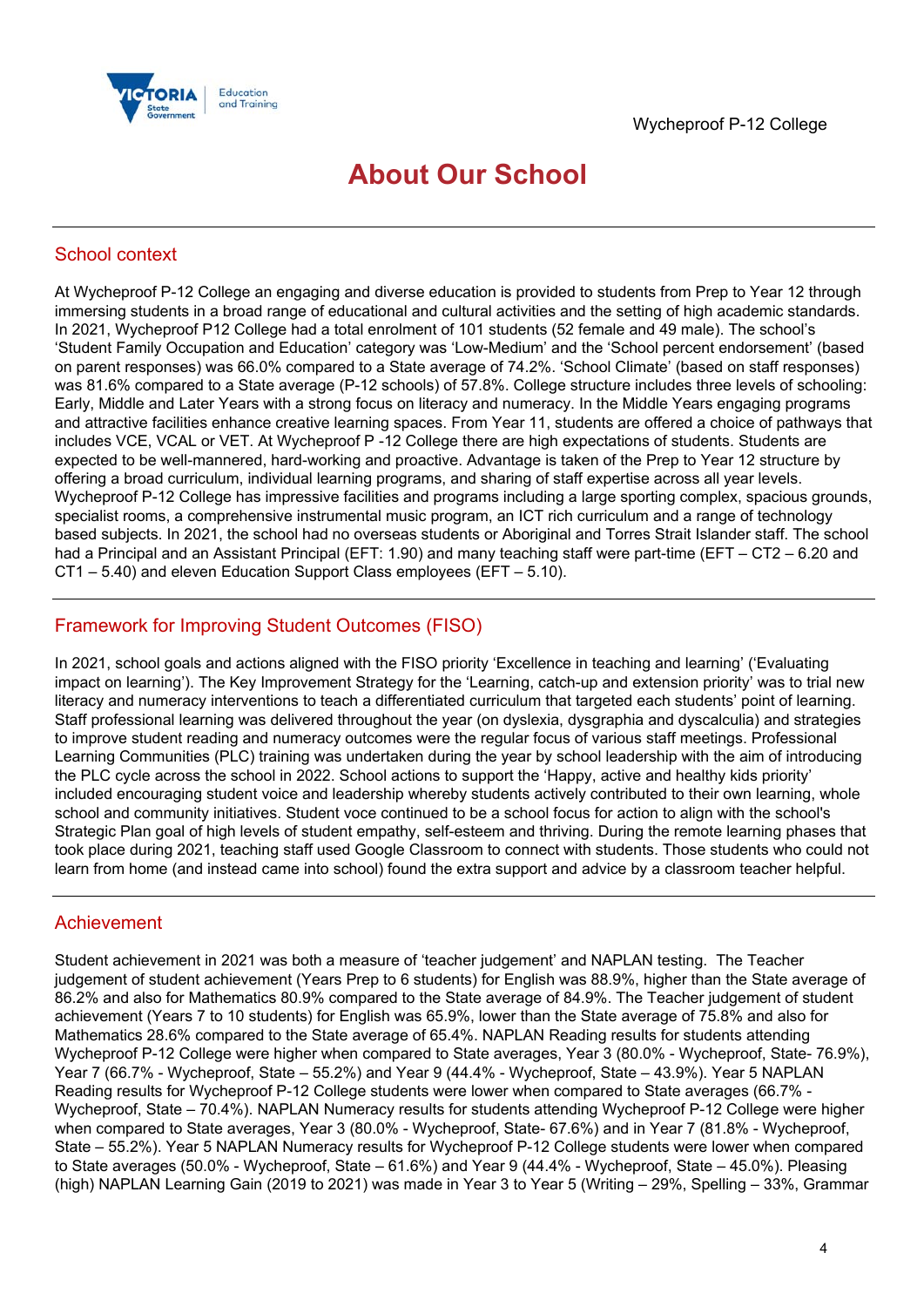

and Punctuation: 33%); Year 5 to Year 7 (Reading – 80%, Numeracy – 55%, Spelling – 42%, Grammar and Punctuation: 50%); Year 7 to Year 9 (Writing – 25%, Spelling – 38%, Grammar and Punctuation: 50%). During remote learning, staff were able to utilise online resources for content-delivery and assessment and consequently develop new ways of differentiating for students. The VCE school mean study score for 2021 was 32.4 (higher) when compared to 29.1 for similar schools and above the State average of 28.9.

## Engagement

In 2021, absence and attendance data may have been influenced by COVID-19 data. Absence from school can impact students' learning. Missing out on set class work makes it difficult for children to catch up and form valuable connections with their peers. Each lesson allows important time to scaffold prior learnings with new learnings and losing this time can result in children having reduced confidence about their ability to learn new information. The average number of absence days for students at Wycheproof P-12 College in Years Prep to 6 was 10.5 days (compared to 16.7 days for similar schools and 14.7 days for the State average). The average number of absence days for students in Years 7 to 12 was 13.0 days (compared to 23.7 days for similar schools and 21.0 days for the State average). Due to remote learning, it was not possible in 2021, to profile cases of 100 per cent attendance at whole school assembly. Wycheproof P-12 College has strong programs in place to support the various transitions across Prep-12 and parents are encouraged to become familiar with the school's facilities and learning programs. All students in Years 10 to 12 have regular access to a MIPs Coordinator who provides careers counselling sessions and advice regarding pathways and employment options. Structures and processes that allow for the timely identification and intervention for students at risk have also been implemented by the wellbeing team supported by referrals to programs such as Navigator and FLO.

## **Wellbeing**

Again in 2021, extended periods of remote learning meant that students missed opportunities to socially connect with their peers. Where families or individual students were feeling especially vulnerable during such periods, they were encouraged to attend on-site classes to support wellbeing needs and assist with learning continuity. Cancelled sporting and musical events meant that students were encouraged to undertake these activities at home. When students were allowed onsite, they had access to additional support through various wellbeing programs delivered by a school psychologist, social worker, School Nurse and a new Mental Health Practitioner (who began in Term 4). To improve school connectedness, new students are buddied up with current students and encouraged to become a part of the wider school community. The college continues to establish ongoing programs and initiatives (for example, Respectful Relationships Program) aimed at developing resilience, connectedness, social confidence and responsibility in all students. A strong culture of student leadership encourages students to be proactive and learn new skills which often act as a connection to future career pathways.

## Finance performance and position

To ensure staffing is adjusted to match school enrolments, school finances at Wycheproof P12 College are carefully monitored. Projected decreasing student enrolments are due to rural decline factors and the school needs to ensure that school finances continue to be healthy (to ensure long term school sustainability) through implementing strategic decisions that adjust to fluctuating student numbers. As such, a strong budget remains to provide high quality programs to all students. In 2021, the school continued to use significant amounts of the SRP to purchase ICT devices (\$22,809.60 in November), to pay for various school programs (student led project for VCE Design & Technology School Sign \$13,446.53; termly Career Education funding NCLLEN - \$5,500.00 in August), school maintenance equipment (\$12,221.00 in November for a new floor scrubber) and for soft furnishings to ensure our library area remains a vibrant learning space (\$5,082.00 new modular couch in December). The school also received additional funding from a number of sources including significant funding for COVID cleaning (\$15,190.00 in July), donations to the music program (\$314.00 Local Band/Terminus Hotel in December) and money raised from a Quiz Night Fundraiser (\$3,400.80 in June).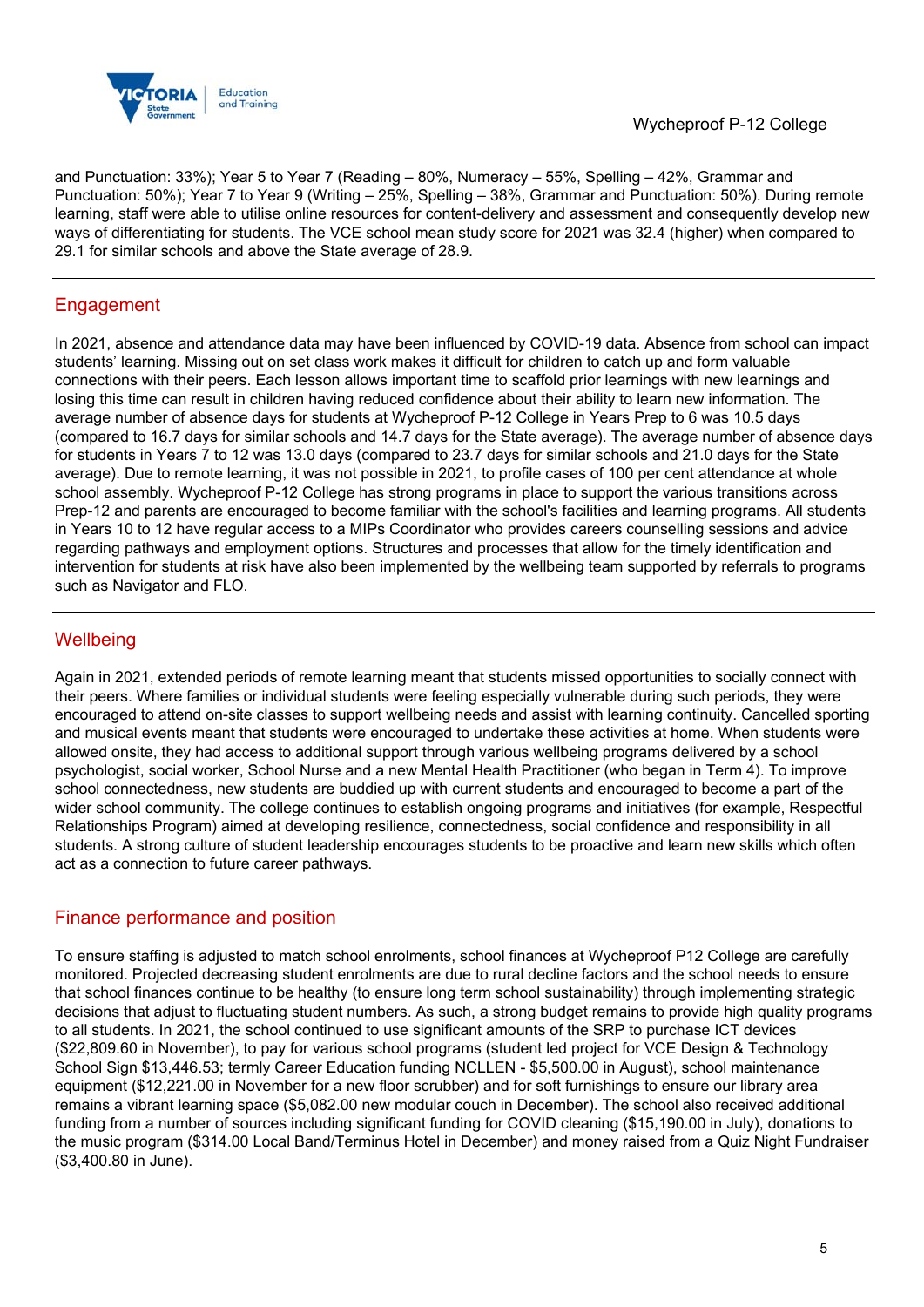



### **For more detailed information regarding our school please visit our website at www.wychep12.vic.edu.au**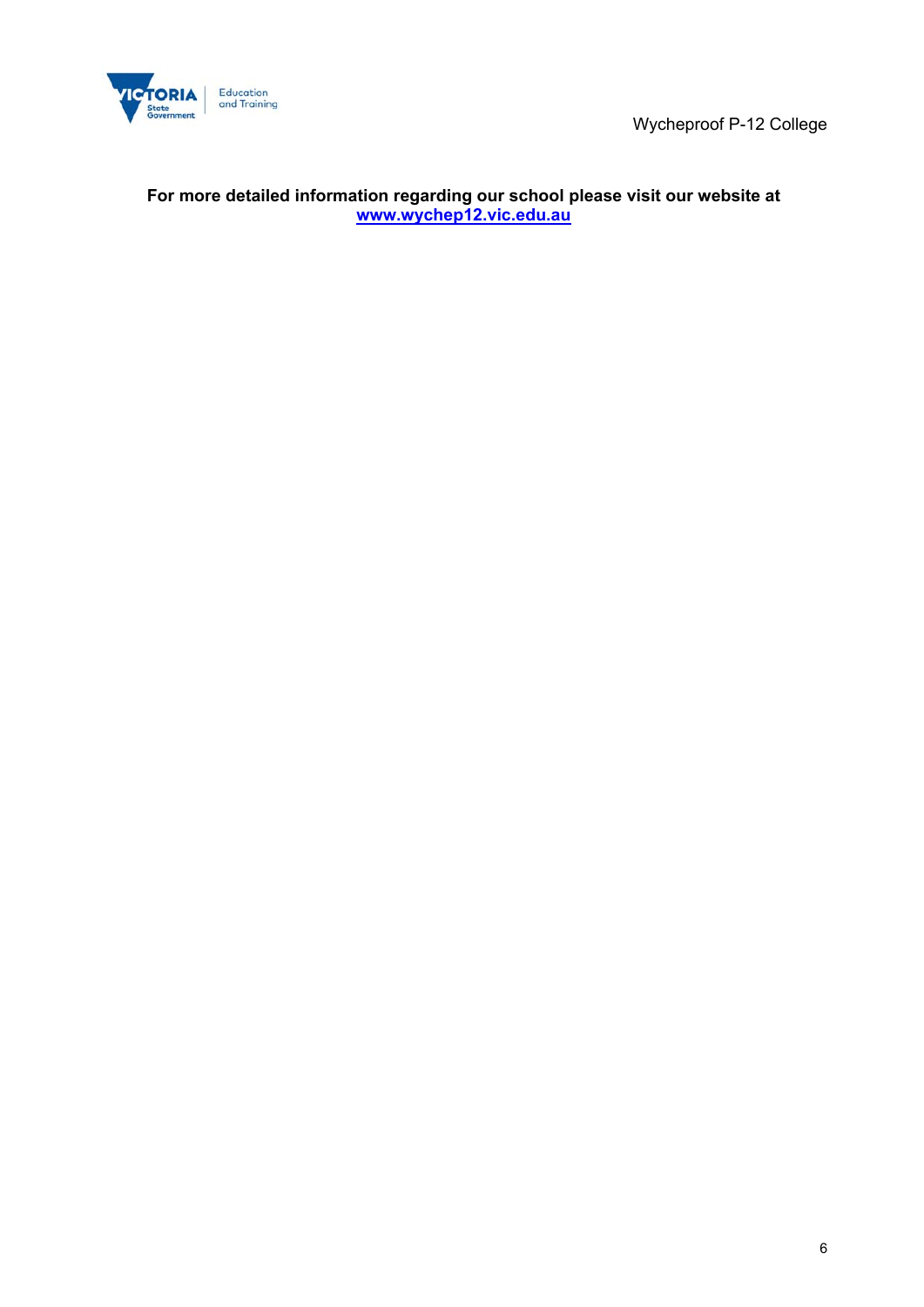

# **Performance Summary**

The Performance Summary for government schools provides an overview of how this school is contributing to the objectives of the Education State and how it compares to other Victorian government schools.

All schools work in partnership with their school community to improve outcomes for children and young people. Sharing this information with parents and the wider school community helps to support community engagement in student learning, a key priority of the Framework for Improving Student Outcomes.

Refer to the 'How to read the Annual Report' section for help on how to interpret this report.

## SCHOOL PROFILE

#### **Enrolment Profile**

A total of 101 students were enrolled at this school in 2021, 52 female and 49 male.

0 percent of students had English as an additional language and 0 percent were Aboriginal or Torres Strait Islander.

#### **Overall Socio-Economic Profile**

The overall school's socio-economic profile is based on the school's Student Family Occupation and Education index (SFOE).

SFOE is a measure of socio-educational disadvantage of a school, based on educational and employment characteristics of the parents/carers of students enrolled at the school. Possible SFOE band values are: Low, Low-Medium, Medium and High. A 'Low' band represents a low level of socio-educational disadvantage, a 'High' band represents a high level of socio-educational disadvantage.

This school's SFOE band value is: Low - Medium

#### **Parent Satisfaction Summary**

The percent endorsement by parents on their school satisfaction level, as reported in the annual Parent Opinion Survey.

Percent endorsement indicates the percent of positive responses (agree or strongly agree) from parents who responded to the survey.



#### **School Staff Survey**

The percent endorsement by staff on School Climate, as reported in the annual School Staff Survey.

Percent endorsement indicates the percent of positive responses (agree or strongly agree) from staff who responded to the survey. Data is suppressed for schools with three or less respondents to the survey for confidentiality reasons.

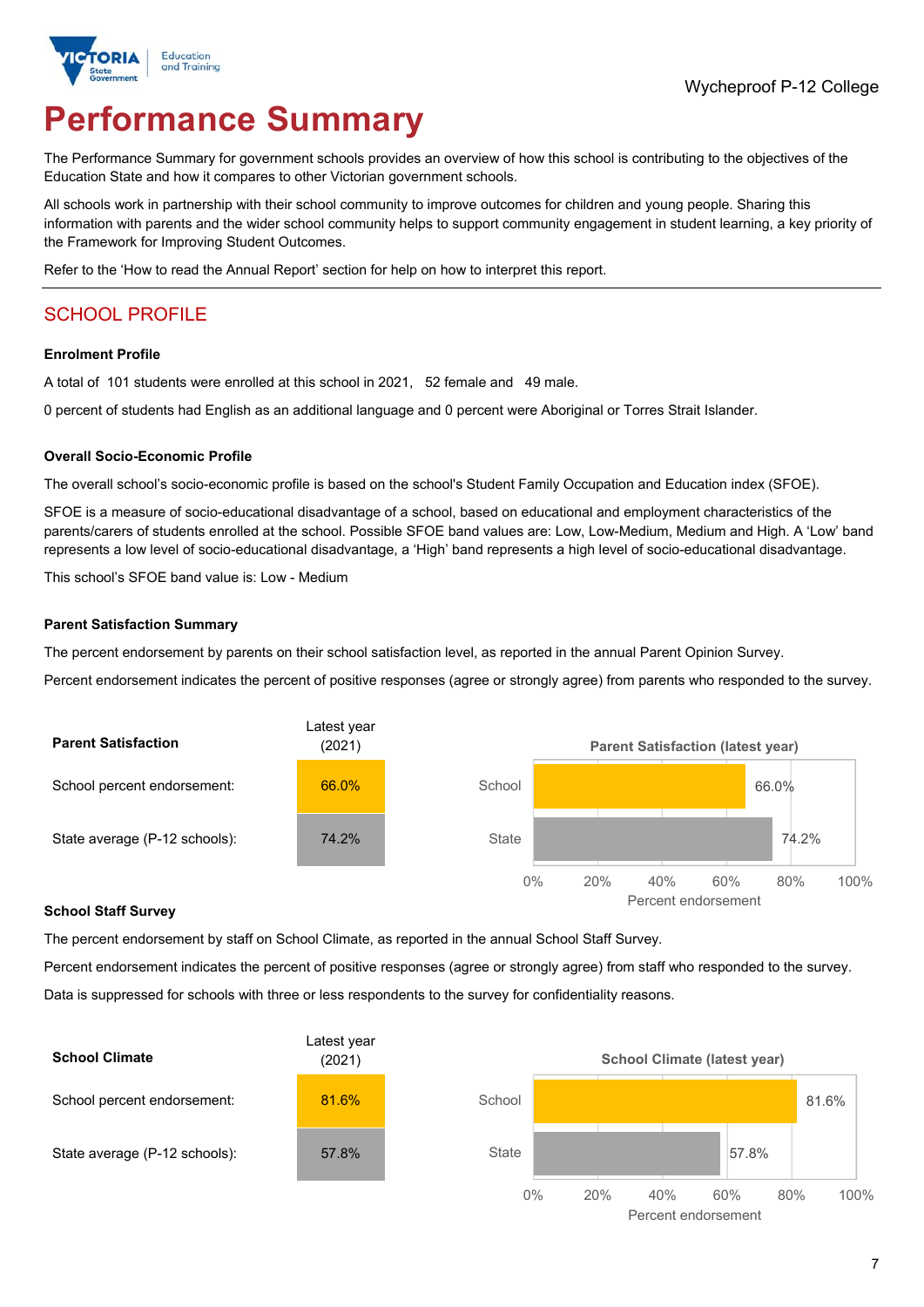

## ACHIEVEMENT

*Key: 'Similar Schools' are a group of Victorian government schools that are like this school, taking into account the*  school's socioeconomic background of students, the number of non-English speaking students and the size and *location of the school.* 

#### **Teacher Judgement of student achievement**

Percentage of students working at or above age expected standards in English and Mathematics.





| <b>Mathematics</b><br>Years Prep to 6                             | Latest year<br>(2021) |  |
|-------------------------------------------------------------------|-----------------------|--|
| School percent of students at or above age<br>expected standards: | 80.9%                 |  |
| Similar Schools average:                                          | 84.8%                 |  |
| State average:                                                    | 84.9%                 |  |

| <b>Mathematics</b><br>Years 7 to 10                               | Latest vear<br>(2021) |  |
|-------------------------------------------------------------------|-----------------------|--|
| School percent of students at or above age<br>expected standards: | <b>28.6%</b>          |  |
| Similar Schools average:                                          | 58.0%                 |  |
| State average:                                                    | 65.4%                 |  |







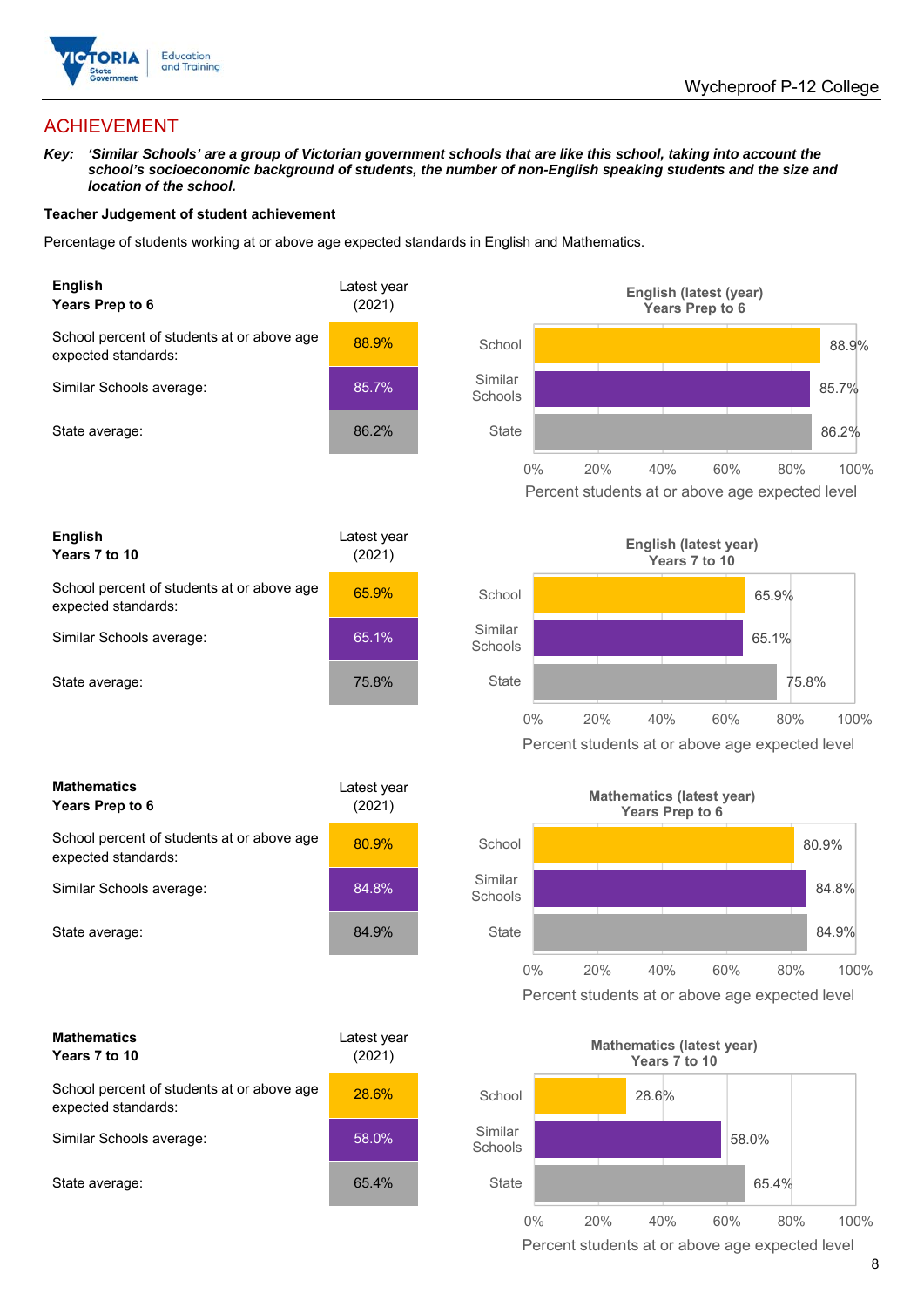

*Key: 'Similar Schools' are a group of Victorian government schools that are like this school, taking into account the school's socioeconomic background of students, the number of non-English speaking students and the size and location of the school.* 

#### **NAPLAN**

Percentage of students in the top three bands of testing in NAPLAN.

Note: NAPLAN tests were not conducted in 2020, hence the 4-year average is the average of 2018, 2019 and 2021 data.

| <b>Reading</b><br>Year <sub>3</sub>               | Latest year<br>(2021) | 4-year<br>average |                    | <b>NAPLAN Reading (latest year)</b><br>Year <sub>3</sub>                   |
|---------------------------------------------------|-----------------------|-------------------|--------------------|----------------------------------------------------------------------------|
| School percent of students in<br>top three bands: | 80.0%                 | 70.6%             | School             | 80.0%                                                                      |
| Similar Schools average:                          | 76.9%                 | 72.4%             | Similar<br>Schools | 76.9%                                                                      |
| State average:                                    | 76.9%                 | 76.5%             | <b>State</b>       | 76.9%                                                                      |
|                                                   |                       |                   | $0\%$              | 20%<br>40%<br>60%<br>100%<br>80%<br>Percent of students in top three bands |
| Reading<br>Year <sub>5</sub>                      | Latest year<br>(2021) | 4-year<br>average |                    | <b>NAPLAN Reading (latest year)</b><br>Year <sub>5</sub>                   |
| School percent of students in<br>top three bands: | 66.7%                 | 61.1%             | School             | 66.7%                                                                      |
| Similar Schools average:                          | 67.4%                 | 63.8%             | Similar<br>Schools | 67.4%                                                                      |
| State average:                                    | 70.4%                 | 67.7%             | <b>State</b>       | 70.4%                                                                      |
|                                                   |                       |                   | $0\%$              | 20%<br>40%<br>60%<br>100%<br>80%<br>Percent of students in top three bands |
| <b>Reading</b><br>Year 7                          | Latest year<br>(2021) | 4-year<br>average |                    | <b>NAPLAN Reading (latest year)</b><br>Year <sub>7</sub>                   |
| School percent of students in<br>top three bands: | 66.7%                 | 68.2%             | School             | 66.7%                                                                      |
| Similar Schools average:                          | 50.7%                 | 51.0%             | Similar<br>Schools | 50.7%                                                                      |
| State average:                                    | 55.2%                 | 54.8%             | <b>State</b>       | 55.2%                                                                      |
|                                                   |                       |                   | $0\%$              | 20%<br>40%<br>60%<br>80%<br>100%<br>Percent of students in top three bands |
| <b>Reading</b><br>Year 9                          | Latest year<br>(2021) | 4-year<br>average |                    | <b>NAPLAN Reading (latest year)</b><br>Year 9                              |
| School percent of students in<br>top three bands: | 44.4%                 | 50.0%             | School             | 44.4%                                                                      |
| Similar Schools average:                          | 40.7%                 | 44.3%             | Similar<br>Schools | 40.7%                                                                      |
| State average:                                    | 43.9%                 | 45.9%             | <b>State</b>       | 43.9%                                                                      |
|                                                   |                       |                   | $0\%$              | 20%<br>40%<br>60%<br>80%<br>100%<br>Percent of students in top three bands |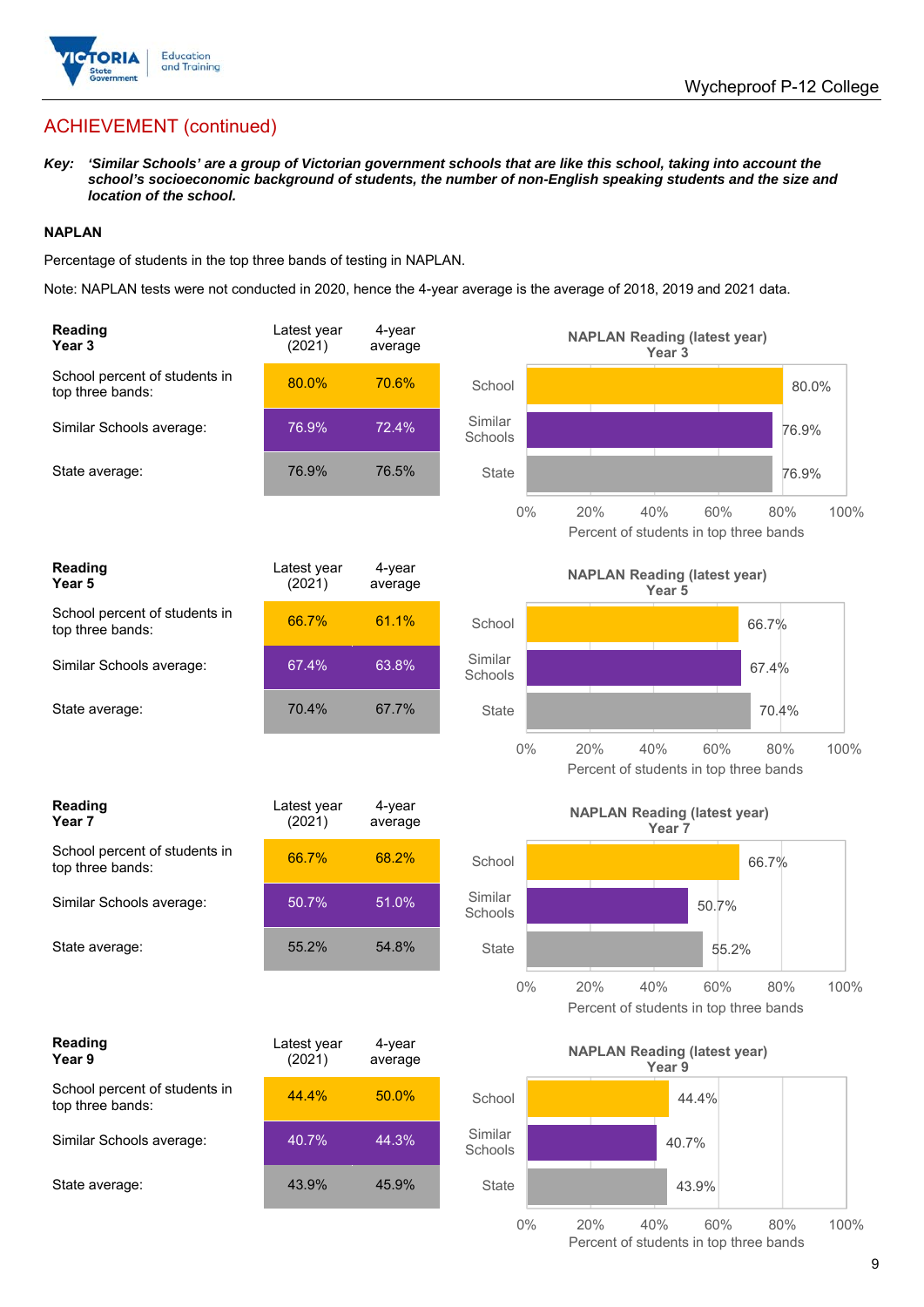

*Key: 'Similar Schools' are a group of Victorian government schools that are like this school, taking into account the school's socioeconomic background of students, the number of non-English speaking students and the size and location of the school.*

#### **NAPLAN (continued)**

| <b>Numeracy</b><br>Year <sub>3</sub>              | Latest year<br>(2021) | 4-year<br>average |                    | <b>NAPLAN Numeracy (latest year)</b><br>Year <sub>3</sub>                  |
|---------------------------------------------------|-----------------------|-------------------|--------------------|----------------------------------------------------------------------------|
| School percent of students in<br>top three bands: | 80.0%                 | 85.0%             | School             | 80.0%                                                                      |
| Similar Schools average:                          | 65.8%                 | 68.4%             | Similar<br>Schools | 65.8%                                                                      |
| State average:                                    | 67.6%                 | 69.1%             | <b>State</b>       | 67.6%                                                                      |
|                                                   |                       |                   | $0\%$              | 20%<br>40%<br>60%<br>80%<br>100%<br>Percent of students in top three bands |
| <b>Numeracy</b><br>Year 5                         | Latest year<br>(2021) | 4-year<br>average |                    | <b>NAPLAN Numeracy (latest year)</b><br>Year 5                             |
| School percent of students in<br>top three bands: | 50.0%                 | 61.5%             | School             | 50.0%                                                                      |
| Similar Schools average:                          | 59.9%                 | 56.7%             | Similar<br>Schools | 59.9%                                                                      |
| State average:                                    | 61.6%                 | 60.0%             | State              | 61.6%                                                                      |
|                                                   |                       |                   | $0\%$              | 40%<br>20%<br>60%<br>80%<br>100%<br>Percent of students in top three bands |
|                                                   |                       |                   |                    |                                                                            |
| <b>Numeracy</b><br>Year 7                         | Latest year<br>(2021) | 4-year<br>average |                    | <b>NAPLAN Numeracy (latest year)</b><br>Year 7                             |
| School percent of students in<br>top three bands: | 81.8%                 | 67.9%             | School             | 81.8%                                                                      |
| Similar Schools average:                          | 54.5%                 | 56.3%             | Similar<br>Schools | 54.5%                                                                      |
| State average:                                    | 55.2%                 | 55.3%             | State              | 55.2%                                                                      |
|                                                   |                       |                   | $0\%$              | 20%<br>40%<br>60%<br>80%<br>100%<br>Percent of students in top three bands |
| <b>Numeracy</b><br>Year 9                         | Latest year<br>(2021) | 4-year<br>average |                    | <b>NAPLAN Numeracy (latest year)</b><br>Year 9                             |
| School percent of students in<br>top three bands: | 44.4%                 | 66.7%             | School             | 44.4%                                                                      |
| Similar Schools average:                          | 40.3%                 | 47.3%             | Similar<br>Schools | 40.3%                                                                      |
| State average:                                    | 45.0%                 | 46.8%             | <b>State</b>       | 45.0%                                                                      |

Percent of students in top three bands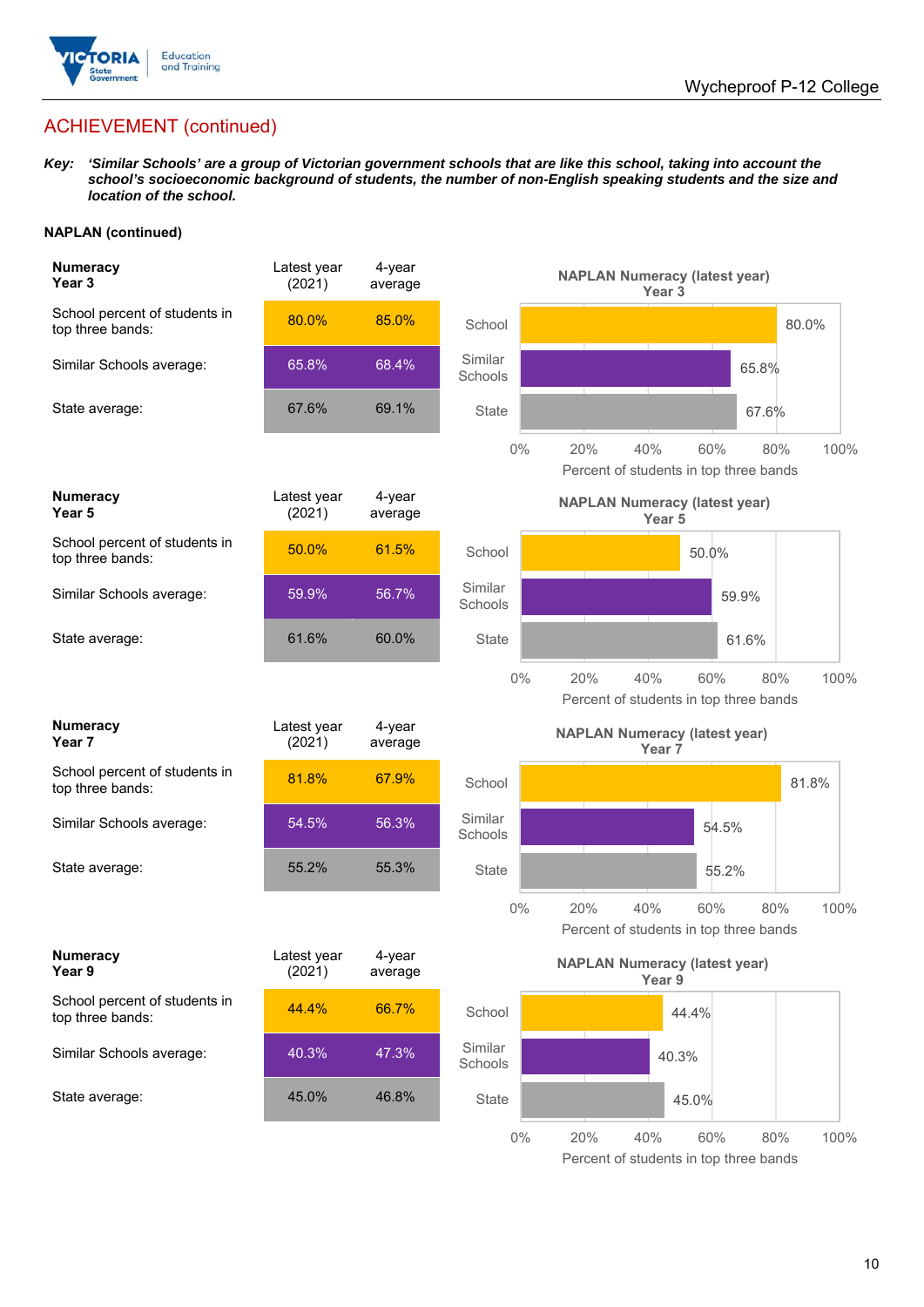

#### **NAPLAN Learning Gain**

NAPLAN learning gain is determined by comparing a student's current year result relative to the results of all 'similar' Victorian students (i.e., students in all sectors in the same year level who had the same score two years prior). If the current year result is in the top 25 percent, their gain level is categorised as 'High'; middle 50 percent is 'Medium'; bottom 25 percent is 'Low'.

#### **Learning Gain Year 3 (2019) to Year 5 (2021)**

|                             | Low<br>Gain | Medium<br>Gain | High<br>Gain | High Gain<br>(Similar<br>Schools) |                           |
|-----------------------------|-------------|----------------|--------------|-----------------------------------|---------------------------|
| Reading:                    | <b>NDP</b>  | <b>NDP</b>     | <b>NDP</b>   | 25%                               |                           |
| Numeracy:                   | 67%         | 33%            | 0%           | 18%                               |                           |
| Writing:                    | 14%         | 57%            | 29%          | 19%                               | سامست المرزبات مكتب المست |
| Spelling:                   | 33%         | 33%            | 33%          | 17%                               |                           |
| Grammar and<br>Punctuation: | 33%         | 33%            | 33%          | 23%                               |                           |



#### **Learning Gain Year 5 (2019) to Year 7 (2021)**

|                             | Low<br>Gain | Medium<br>Gain | High<br>Gain | High Gain<br>(Similar<br>Schools) |                     |
|-----------------------------|-------------|----------------|--------------|-----------------------------------|---------------------|
| Reading:                    | 0%          | 20%            | 80%          | 21%                               |                     |
| Numeracy:                   | 9%          | 36%            | 55%          | 23%                               |                     |
| Writing:                    | 17%         | 75%            | 8%           | 16%                               |                     |
| Spelling:                   | 17%         | 42%            | 42%          | 25%                               | Percent of students |
| Grammar and<br>Punctuation: | 8%          | 42%            | 50%          | 24%                               |                     |





**Learning Gain Year 7 (2019) to Year 9 (2021)** 

|                             | Low<br>Gain | Medium<br>Gain | High<br>Gain | High Gain<br>(Similar<br>Schools) |            |
|-----------------------------|-------------|----------------|--------------|-----------------------------------|------------|
| Reading:                    | <b>NDP</b>  | <b>NDP</b>     | <b>NDP</b>   | 19%                               |            |
| Numeracy:                   | 0%          | 86%            | 14%          | 24%                               | students   |
| Writing:                    | 25%         | 50%            | 25%          | 18%                               |            |
| Spelling:                   | 25%         | 38%            | 38%          | 23%                               | Percent of |
| Grammar and<br>Punctuation: | 13%         | 38%            | 50%          | 24%                               |            |



Reading Numeracy Writing Spelling Grammar and Punctuation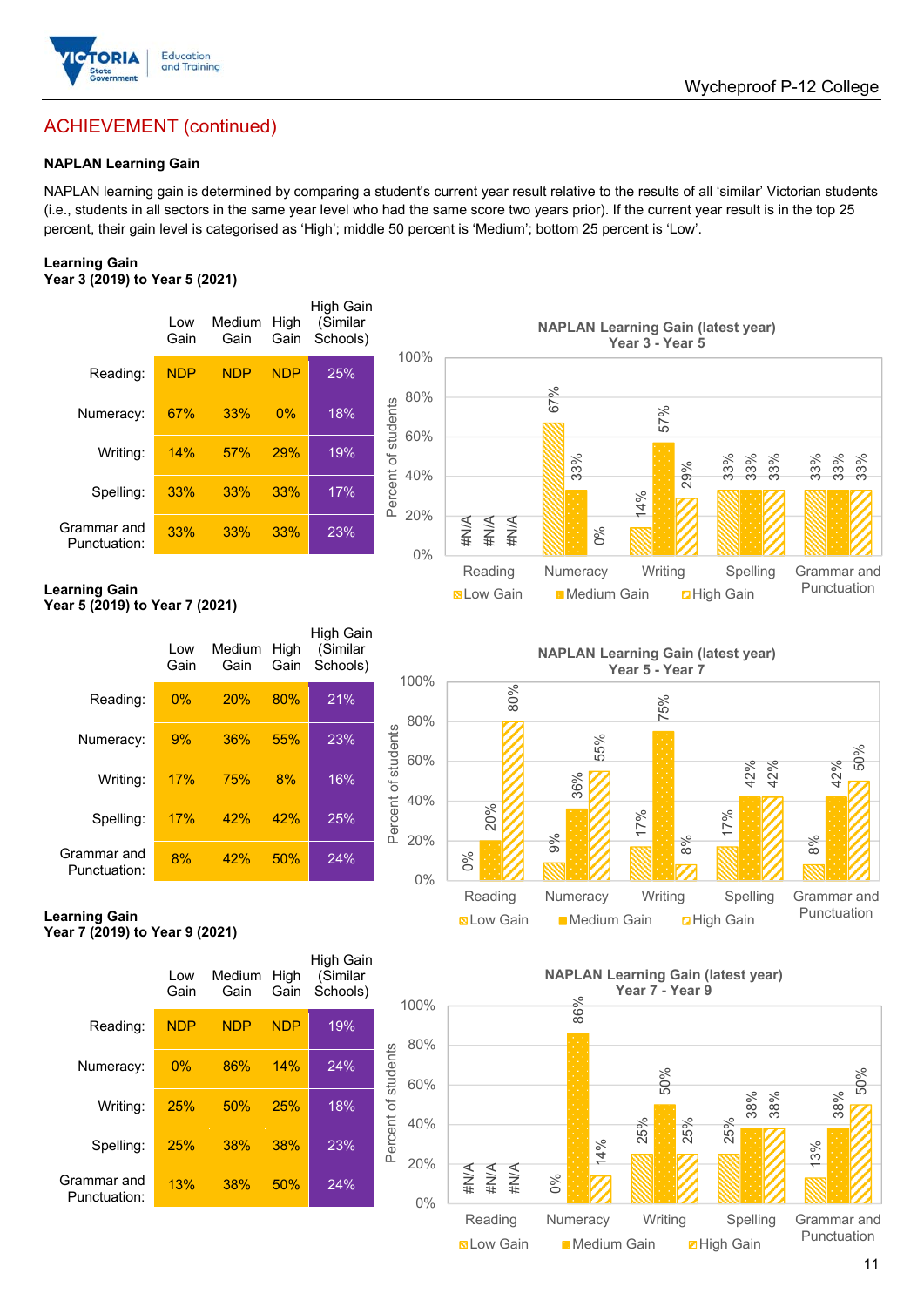

*Key: 'Similar Schools' are a group of Victorian government schools that are like this school, taking into account the*  school's socioeconomic background of students, the number of non-English speaking students and the size and *location of the school.* 

#### **Victorian Certificate of Education (VCE)**

Mean study score from all VCE subjects undertaken by students at this school. This includes all Unit 3 and 4 studies (including those completed in Year 11) and any VCE VET studies awarded a study score.

The maximum student study score is 50 and the state-wide mean (including government and non-government schools) is set at 30.



| Students in 2021 who satisfactorily completed their VCE:                                                         | 100%       |  |
|------------------------------------------------------------------------------------------------------------------|------------|--|
| Year 12 students in 2021 undertaking at least one Vocational Education and<br>Training (VET) unit of competence: | <b>38%</b> |  |
| VET units of competence satisfactorily completed in 2021 <sup>*</sup> :                                          | <b>70%</b> |  |
| Victorian Certificate of Applied Learning (VCAL) credits satisfactorily<br>completed in 2021:                    | <b>NDA</b> |  |

\* *Due to COVID-19, there may be some under-reporting of VET completed competencies from schools due to students still completing outstanding 2021 VET units in 2022.*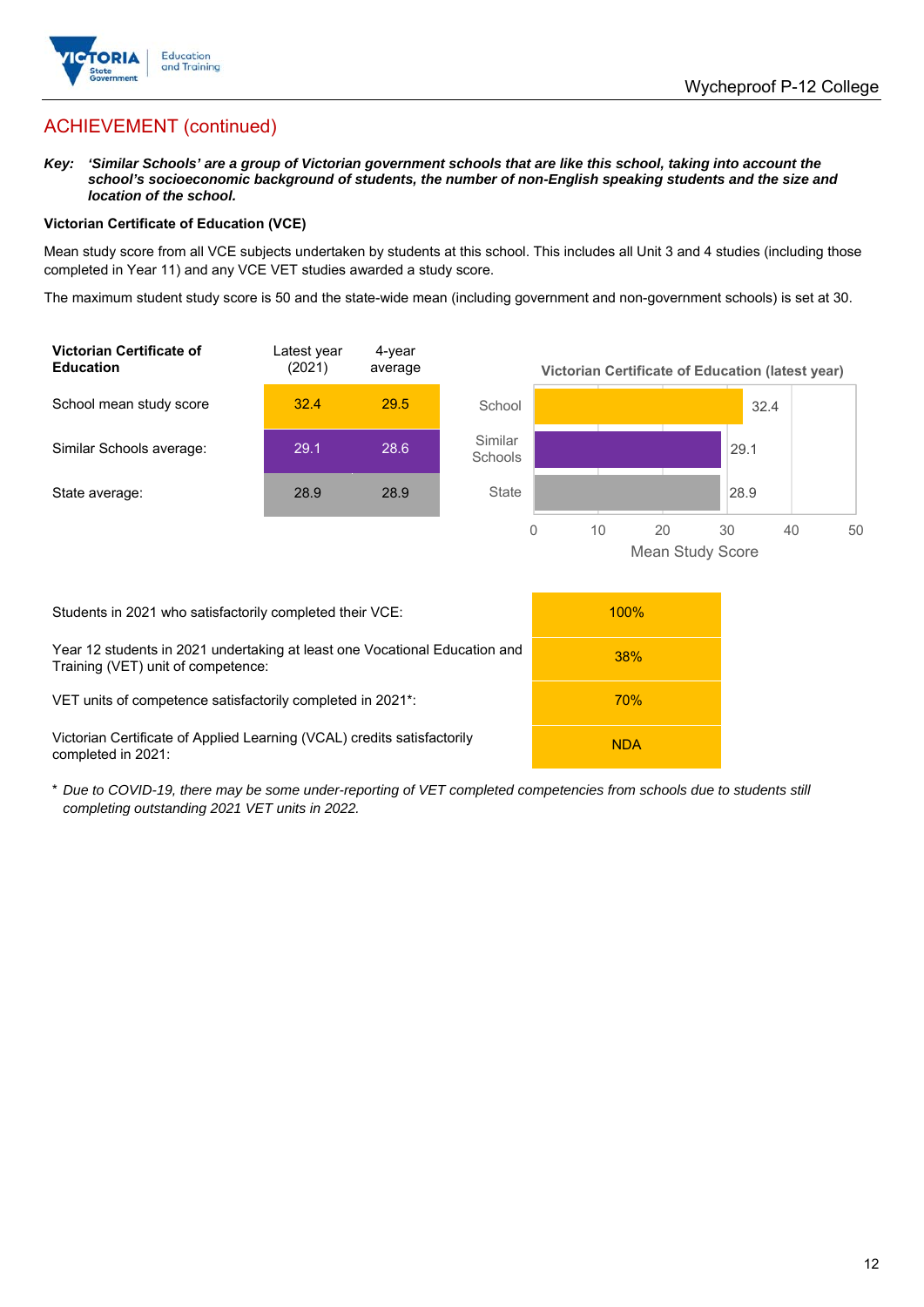

## ENGAGEMENT

*Key: 'Similar Schools' are a group of Victorian government schools that are like this school, taking into account the*  school's socioeconomic background of students, the number of non-English speaking students and the size and *location of the school.* 

#### **Average Number of Student Absence Days**

Absence from school can impact on students' learning. Common reasons for non-attendance include illness and extended family holidays. Absence and attendance data in 2020 and 2021 may have been influenced by COVID-19.





| <b>Student Absence</b><br>Years 7 to 12   | Latest year<br>(2021) | 4-year<br>average |
|-------------------------------------------|-----------------------|-------------------|
| School average number of<br>absence days: | 13.0                  | 13.8              |
| Similar Schools average:                  | 23.7                  | 21.4              |
| State average:                            | 21.0                  | 19.6              |
|                                           |                       |                   |



#### **Attendance Rate (latest year)**

|                                             | Prep   | Year 1 | Year 2 | Year 3 | Year 4     | Year 5  | Year 6     |
|---------------------------------------------|--------|--------|--------|--------|------------|---------|------------|
| Attendance Rate by year level<br>$(2021)$ : | 96%    | 94%    | 93%    | 93%    | <b>NDP</b> | 94%     | 95%        |
|                                             | Year 7 | Year 8 | Year 9 |        | Year 10    | Year 11 | Year 12    |
| Attendance Rate by year level<br>$(2021)$ : | 95%    | 93%    | 94%    |        | 94%        | 91%     | <b>NDP</b> |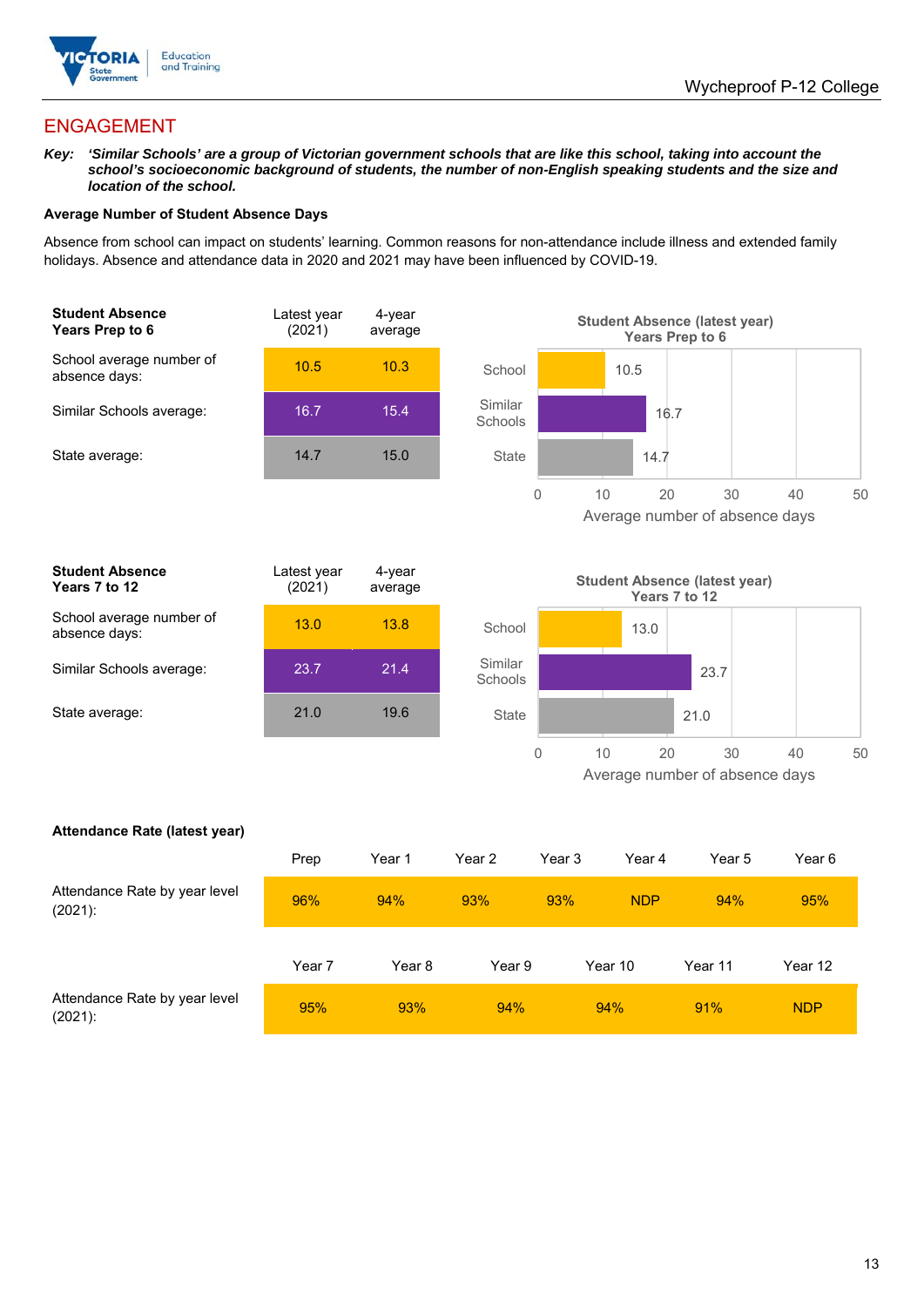

## ENGAGEMENT (continued)

#### **Student Retention**

Percentage of Year 7 students who remain at the school through to Year 10.



#### **Students exiting to further studies or full-time employment**

Percentage of students from Years 10 to 12 going on to further studies or full-time employment.

Note: This measure refers to data from the year when students exited the school. Data excludes destinations recorded as 'Unknown'.

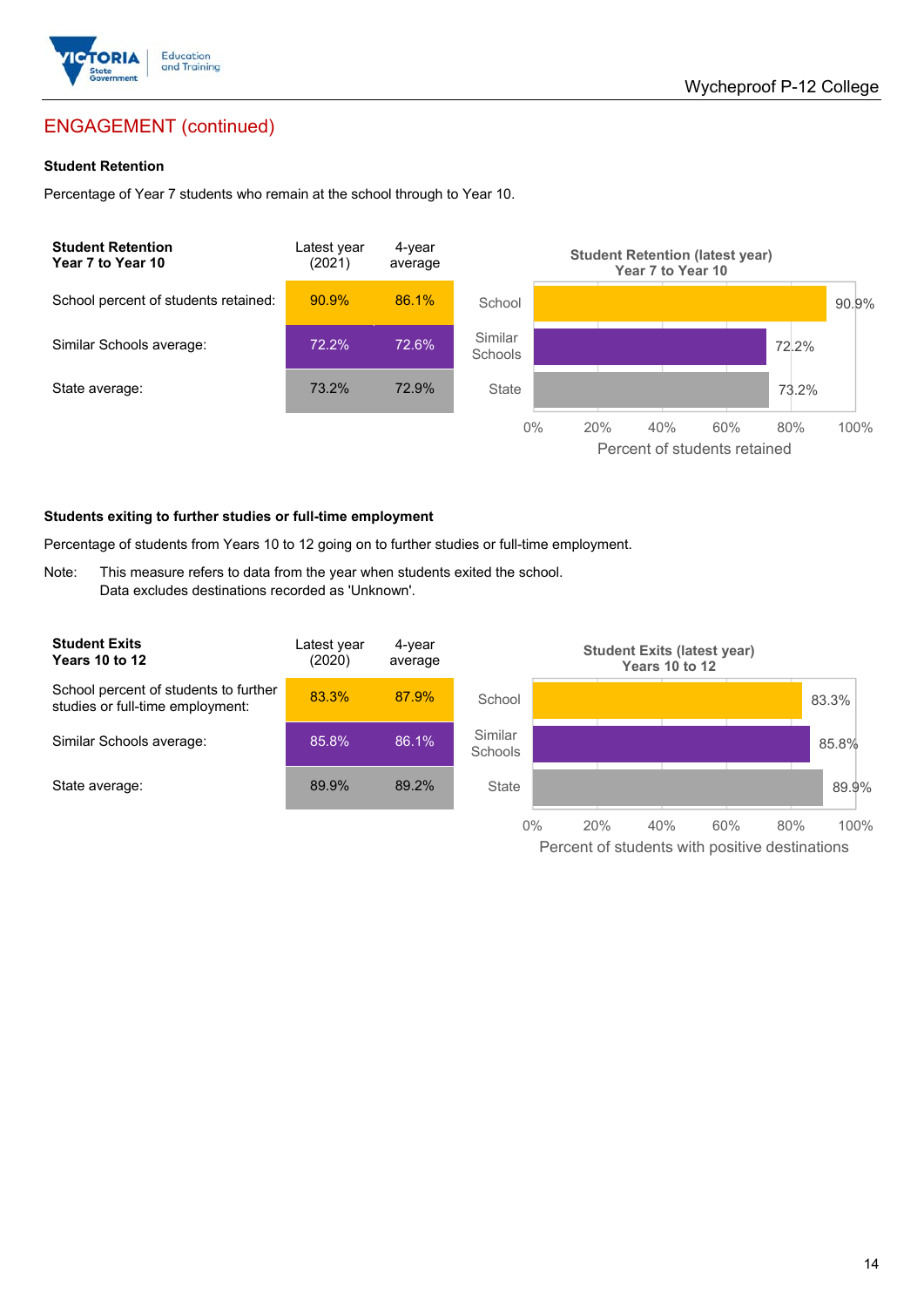

## WELLBEING

*Key: 'Similar Schools' are a group of Victorian government schools that are like this school, taking into account the*  school's socioeconomic background of students, the number of non-English speaking students and the size and *location of the school.* 

#### **Student Attitudes to School – Sense of Connectedness**

The percent endorsement on Sense of Connectedness factor, as reported in the Attitudes to School Survey completed annually by Victorian government school students, indicates the percent of positive responses (agree or strongly agree).

| <b>Sense of Connectedness</b><br>Years 4 to 6 | Latest year<br>(2021) | 4-year<br>average |  |
|-----------------------------------------------|-----------------------|-------------------|--|
| School percent endorsement:                   | 57.3%                 | 57.3%             |  |
| Similar Schools average:                      | 80.2%                 | 80.7%             |  |
| State average:                                | 79.5%                 | 80.4%             |  |

*Due to lower participation rates, differences in the timing of the survey/length of survey period and the general impact of Covid19 across 2020 and 2021, data are often not comparable with previous years or within similar school groups. Care should be taken when interpreting these results.* 



| <b>Sense of Connectedness</b><br>Years 7 to 12 | Latest year<br>(2021) | 4-year<br>average |  |
|------------------------------------------------|-----------------------|-------------------|--|
| School percent endorsement:                    | 57.0%                 | 57.0%             |  |
| Similar Schools average:                       | 53.5%                 | 55.3%             |  |
| State average:                                 | 51.6%                 | 54.5%             |  |

*Due to lower participation rates, differences in the timing of the survey/length of survey period and the general impact of Covid19 across 2020 and 2021, data are often not comparable with previous years or within similar school groups. Care should be taken when interpreting these results.* 

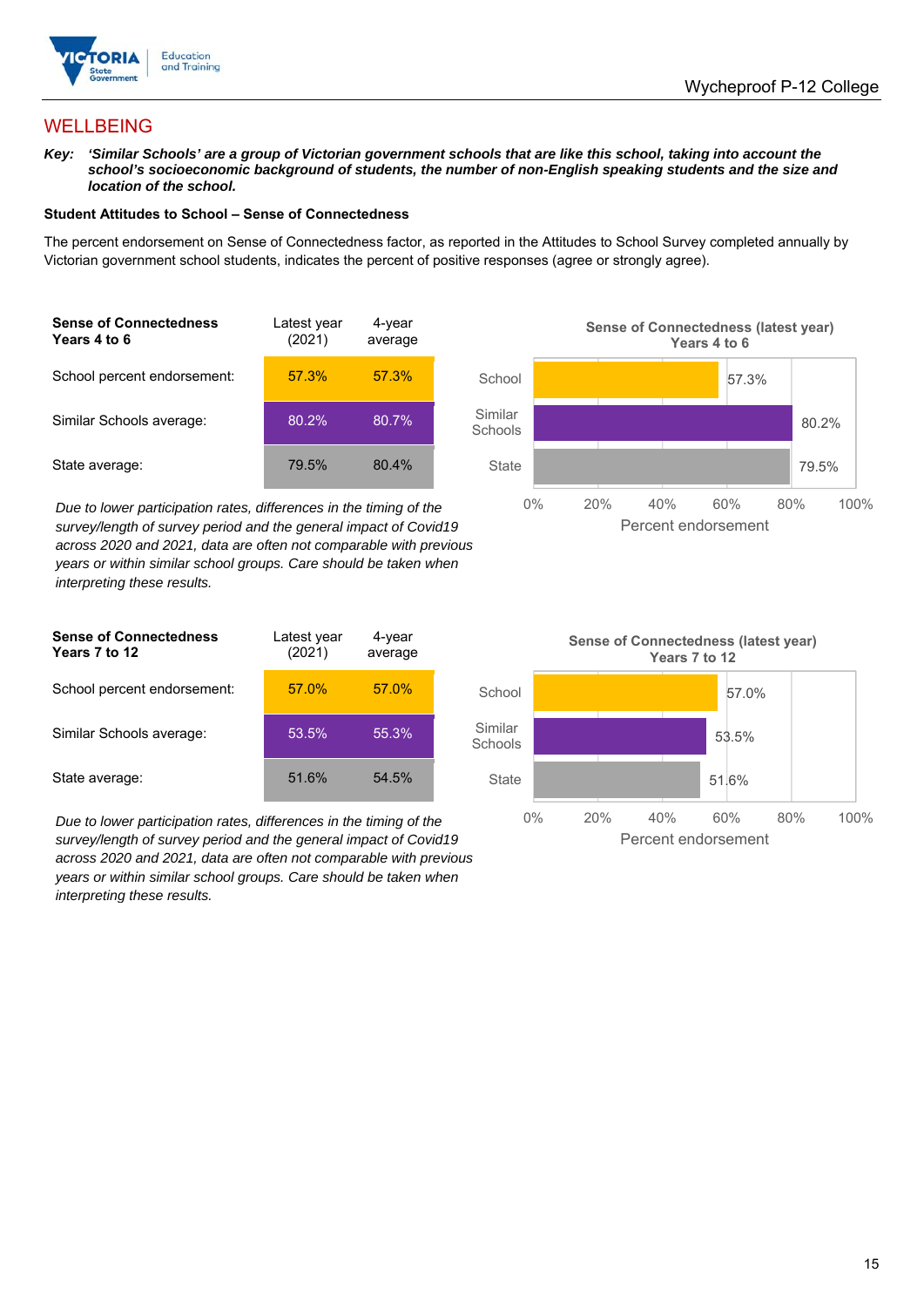

## WELLBEING (continued)

#### **Student Attitudes to School – Management of Bullying**

The percent endorsement on Management of Bullying factor, as reported in the Attitudes to School Survey completed annually by Victorian government school students, indicates the percent of positive responses (agree or strongly agree).

| <b>Management of Bullying</b><br>Years 4 to 6 | Latest year<br>(2021) | 4-year<br>average |  |
|-----------------------------------------------|-----------------------|-------------------|--|
| School percent endorsement:                   | 68.2%                 | 68.2%             |  |
| Similar Schools average:                      | 83.5%                 | 83.0%             |  |
| State average:                                | 78.4%                 | 79.7%             |  |

*Due to lower participation rates, differences in the timing of the survey/length of survey period and the general impact of Covid19 across 2020 and 2021, data are often not comparable with previous years or within similar school groups. Care should be taken when interpreting these results.* 

| <b>Management of Bullying</b><br>Years 7 to 12 | Latest year<br>(2021) | 4-year<br>average |  |
|------------------------------------------------|-----------------------|-------------------|--|
| School percent endorsement:                    | 65.2%                 | 65.2%             |  |
| Similar Schools average:                       | 61.6%                 | 62.5%             |  |
| State average:                                 | 53.3%                 | 56.8%             |  |

*Due to lower participation rates, differences in the timing of the survey/length of survey period and the general impact of Covid19 across 2020 and 2021, data are often not comparable with previous years or within similar school groups. Care should be taken when interpreting these results.* 



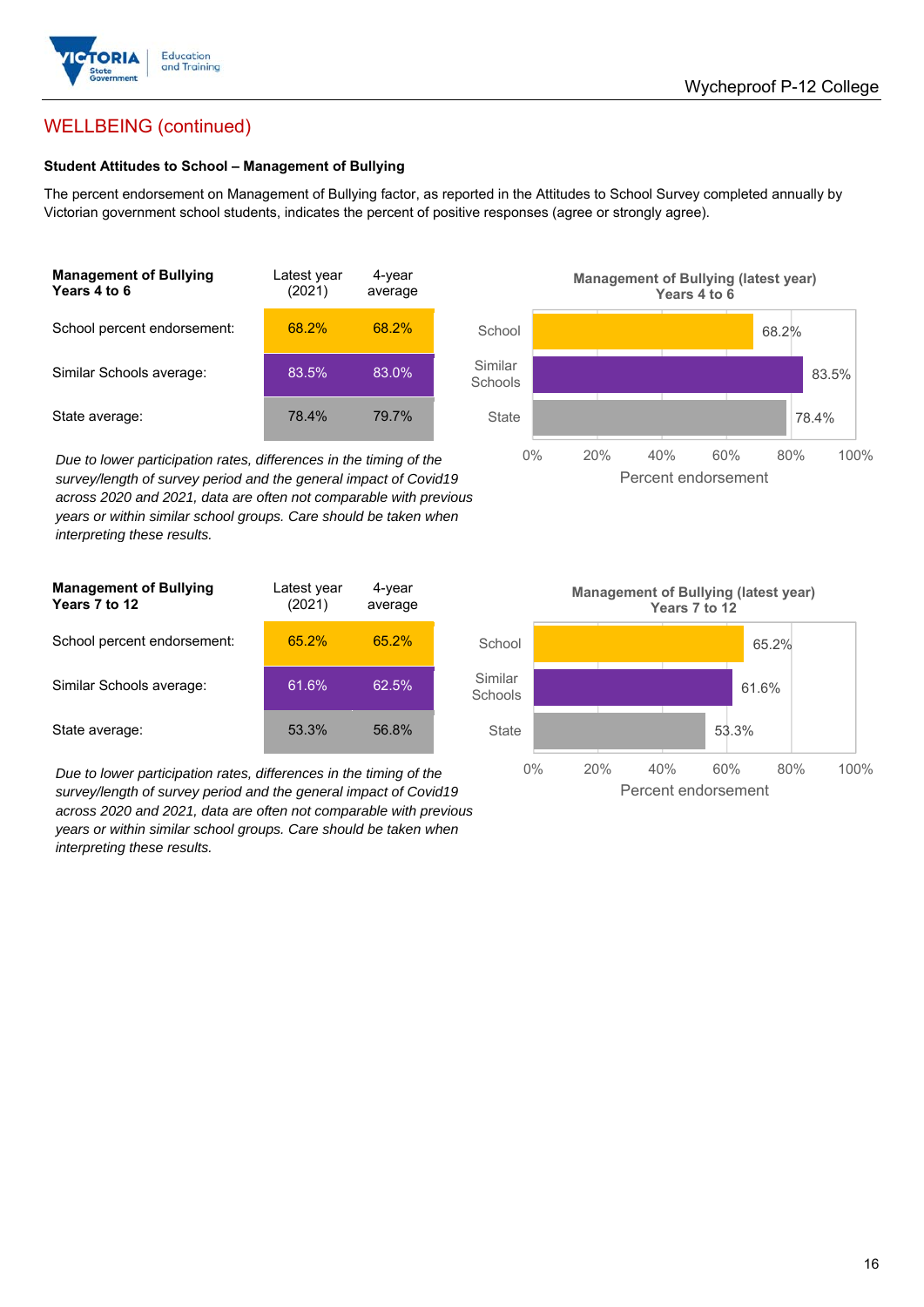

# **Financial Performance and Position**

FINANCIAL PERFORMANCE - OPERATING STATEMENT SUMMARY FOR THE YEAR ENDING 31 DECEMBER, 2021

| <b>Revenue</b>                  | <b>Actual</b> |
|---------------------------------|---------------|
| <b>Student Resource Package</b> | \$2,717,510   |
| Government Provided DET Grants  | \$666,692     |
| Government Grants Commonwealth  | \$10,362      |
| <b>Government Grants State</b>  | \$0           |
| <b>Revenue Other</b>            | \$9,519       |
| <b>Locally Raised Funds</b>     | \$73,588      |
| <b>Capital Grants</b>           | \$0           |
| <b>Total Operating Revenue</b>  | \$3,477,671   |

| Equity <sup>1</sup>                                 | <b>Actual</b> |
|-----------------------------------------------------|---------------|
| Equity (Social Disadvantage)                        | \$38,158      |
| Equity (Catch Up)                                   | \$9.148       |
| <b>Transition Funding</b>                           | \$0           |
| Equity (Social Disadvantage - Extraordinary Growth) | \$0           |
| <b>Equity Total</b>                                 | \$47,306      |

| <b>Expenditure</b>                    | <b>Actual</b> |
|---------------------------------------|---------------|
| Student Resource Package <sup>2</sup> | \$2,066,469   |
| Adjustments                           | \$0           |
| <b>Books &amp; Publications</b>       | \$4,694       |
| Camps/Excursions/Activities           | \$41,645      |
| <b>Communication Costs</b>            | \$3,266       |
| Consumables                           | \$64,457      |
| Miscellaneous Expense <sup>3</sup>    | \$33,242      |
| <b>Professional Development</b>       | \$6,515       |
| Equipment/Maintenance/Hire            | \$75,203      |
| <b>Property Services</b>              | \$95,328      |
| Salaries & Allowances <sup>4</sup>    | \$148,582     |
| <b>Support Services</b>               | \$44,197      |
| Trading & Fundraising                 | \$12,769      |
| <b>Motor Vehicle Expenses</b>         | \$7,470       |
| <b>Travel &amp; Subsistence</b>       | \$0           |
| <b>Utilities</b>                      | \$35,232      |
| <b>Total Operating Expenditure</b>    | \$2,639,067   |
| <b>Net Operating Surplus/-Deficit</b> | \$838,603     |
| <b>Asset Acquisitions</b>             | \$31,846      |

(1) The equity funding reported above is a subset of the overall revenue reported by the school.

(2) Student Resource Package Expenditure figures are as of 24 Feb 2022 and are subject to change during the reconciliation process.

(3) Miscellaneous Expenses include bank charges, administration expenses, insurance and taxation charges.

(4) Salaries and Allowances refers to school-level payroll.